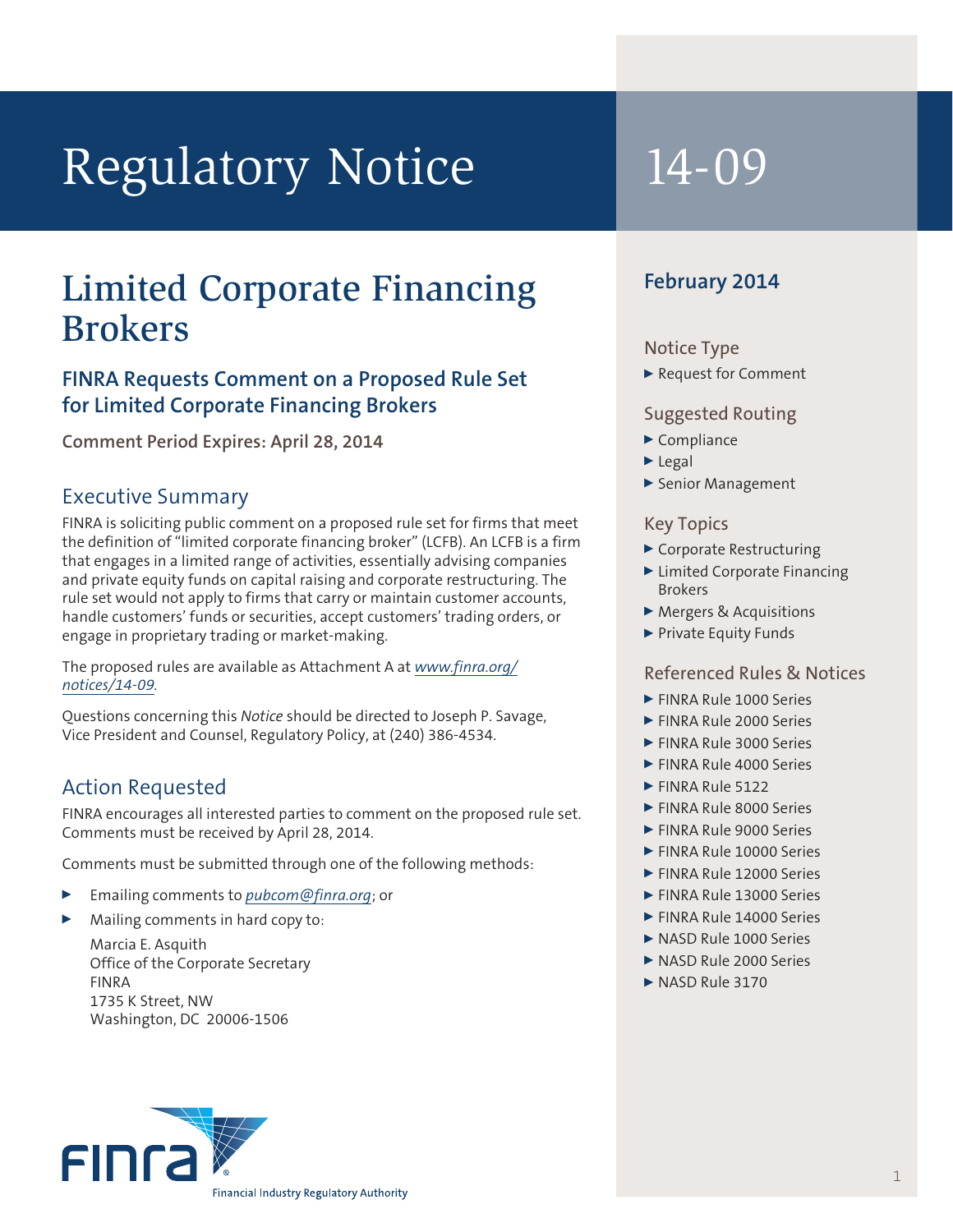To help FINRA process comments more efficiently, persons should use only one method to comment on the proposed rule set.

**Important Notes:** All comments received in response to this *Notice* will be made available to the public on the FINRA website. In general, comments will be posted as they are received. $1$ 

Before becoming effective, a proposed rule change must be authorized for filing with the SEC by the FINRA Board of Governors, and then must be filed with the SEC pursuant to Section 19(b) of the Securities Exchange Act of 1934 (SEA or Exchange Act).<sup>2</sup>

#### Background & Discussion

Some FINRA-regulated firms are solely corporate financing firms that advise companies on mergers and acquisitions, advise issuers on raising debt and equity capital in private placements with institutional investors, or provide advisory services on a consulting basis to companies that need assistance analyzing their strategic and financial alternatives. These firms often are registered as broker-dealers because they may receive transaction-based compensation as part of their services.

Nevertheless, these firms do not engage in many of the types of activities typically associated with traditional broker-dealers. For example, these firms do not maintain customer accounts, handle customer funds or securities, accept orders to purchase or sell securities either as principal or agent for the customer, exercise investment discretion on behalf of any customer, or engage in proprietary trading of securities or market-making activities.

FINRA is proposing to establish a separate rule set that would apply exclusively to firms that meet the definition of limited corporate financing broker. An LCFB would be subject to the FINRA By-Laws, as well as core FINRA rules that FINRA believes should apply to all firms. The rule set would include other FINRA rules that are tailored to address an LCFB's business activities.

#### **General Standards (LCFB Rule 010 Series)**

Proposed LCFB Rule 014 provides that an LCFB and persons associated with an LCFB will be subject to the FINRA By-Laws (including the schedules thereto), unless the context requires otherwise, and the Limited Corporate Financing Broker Rules. Proposed LCFB Rule 015 provides that the LCFB Rules do not apply to transactions in, and business activities relating to, municipal securities as that term is defined in the Exchange Act.

LCFB Rule 016 sets forth basic definitions modified as appropriate to apply to an LCFB. The proposed definitions of "limited corporate financing broker" is particularly important to the application of the rule set.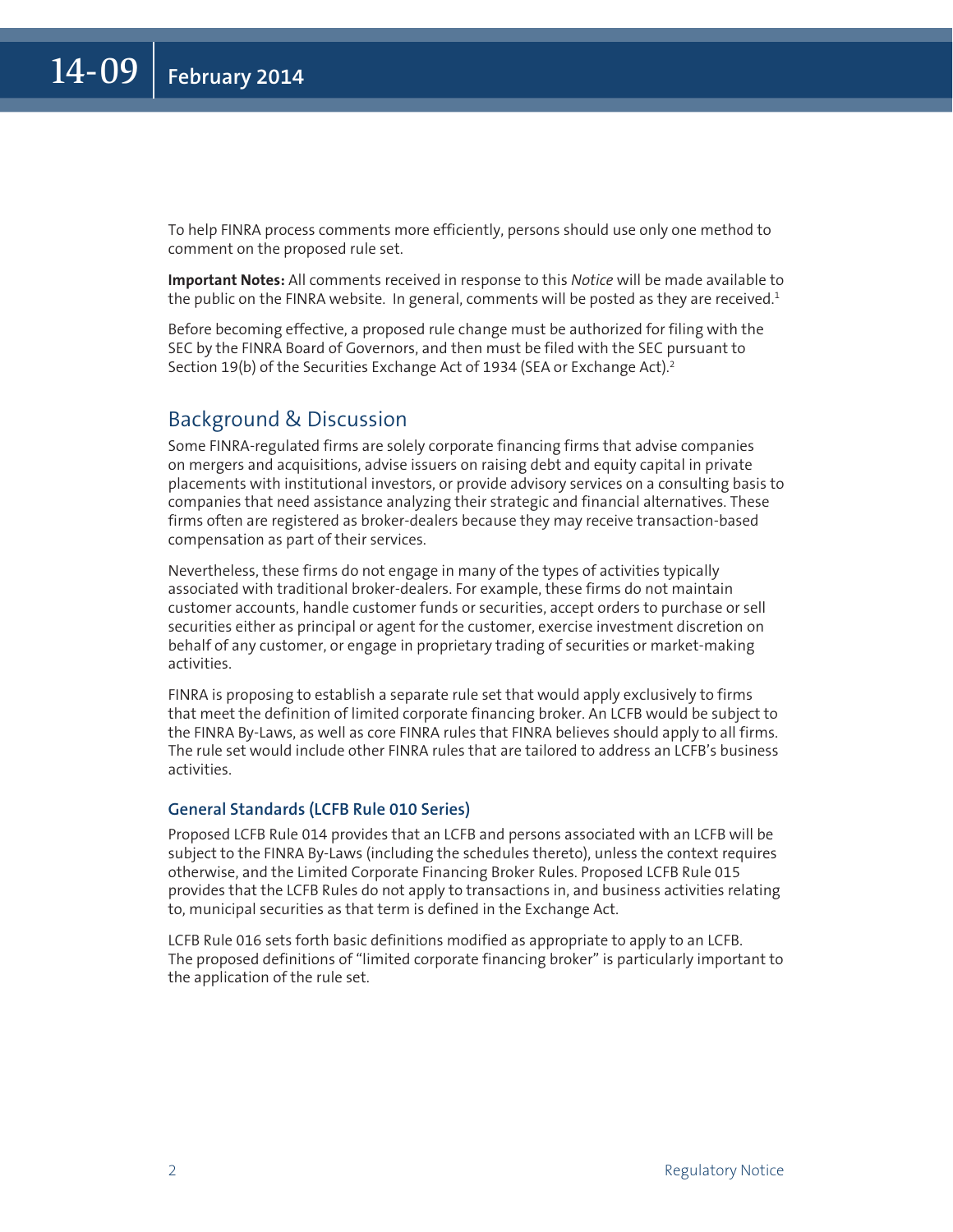The term "limited corporate financing broker" would include any broker that solely engages in one or more of the following activities:

- $\blacktriangleright$  advising an issuer, including a private fund, concerning its securities offerings or other capital raising activities;
- $\blacktriangleright$  advising a company regarding its purchase or sale of a business or assets or regarding its corporate restructuring, including a going-private transaction, divestiture or merger;
- $\blacktriangleright$  advising a company regarding its selection of an investment banker;
- $\triangleright$  assisting in the preparation of offering materials on behalf of an issuer;
- $\blacktriangleright$  providing fairness opinions; and
- qualifying, identifying or soliciting potential institutional investors.<sup>3</sup>

A firm would be permitted to register as, or change its status to, an LCFB only if the firm solely engages in one or more of these activities.

The term limited corporate financing broker would not include any broker or dealer that:

- $\triangleright$  carries or maintains customer accounts;
- $\blacktriangleright$  holds or handles customers' funds or securities;
- **D** accepts orders from customers to purchase or sell securities either as principal or as agent for the customer;
- <sup>0</sup> possesses investment discretion on behalf of any customer; or
- engages in proprietary trading of securities or market-making activities.<sup>4</sup>

#### **Member Application and Associated Person Registration (LCFB Rule 100 Series)**

The proposed LCFB Rule 100 series sets forth the requirements for firms that wish to register as an LCFB. The proposed LCFB Rule 100 series generally incorporates by reference FINRA Rules 1010 (Electronic Filing Requirements for Uniform Forms), 1122 (Filing of Misleading Information as to Membership or Registration), and 1230(b)(6) (Operations Professional), and NASD Rules 1011 (Definitions), 1012 (General Provisions), 1013 (New Member Application and Review), 1014 (Department Decision), 1015 (Review by National Adjudicatory Council), 1016 (Discretionary Review by FINRA Board), 1017 (Application for Approval of Change in Ownership, Control, or Business Operations), 1019 (Application to Commission for Review), 1090 (Foreign Members), 1100 (Foreign Associates) and IM-1011-1 (Safe Harbor for Business Expansions). Accordingly, an LCFB applicant would follow the same procedures for membership as any other FINRA applicant, with four modifications.

First, an applicant for membership that seeks to qualify as an LCFB would have to state in its application that it intends to operate as such.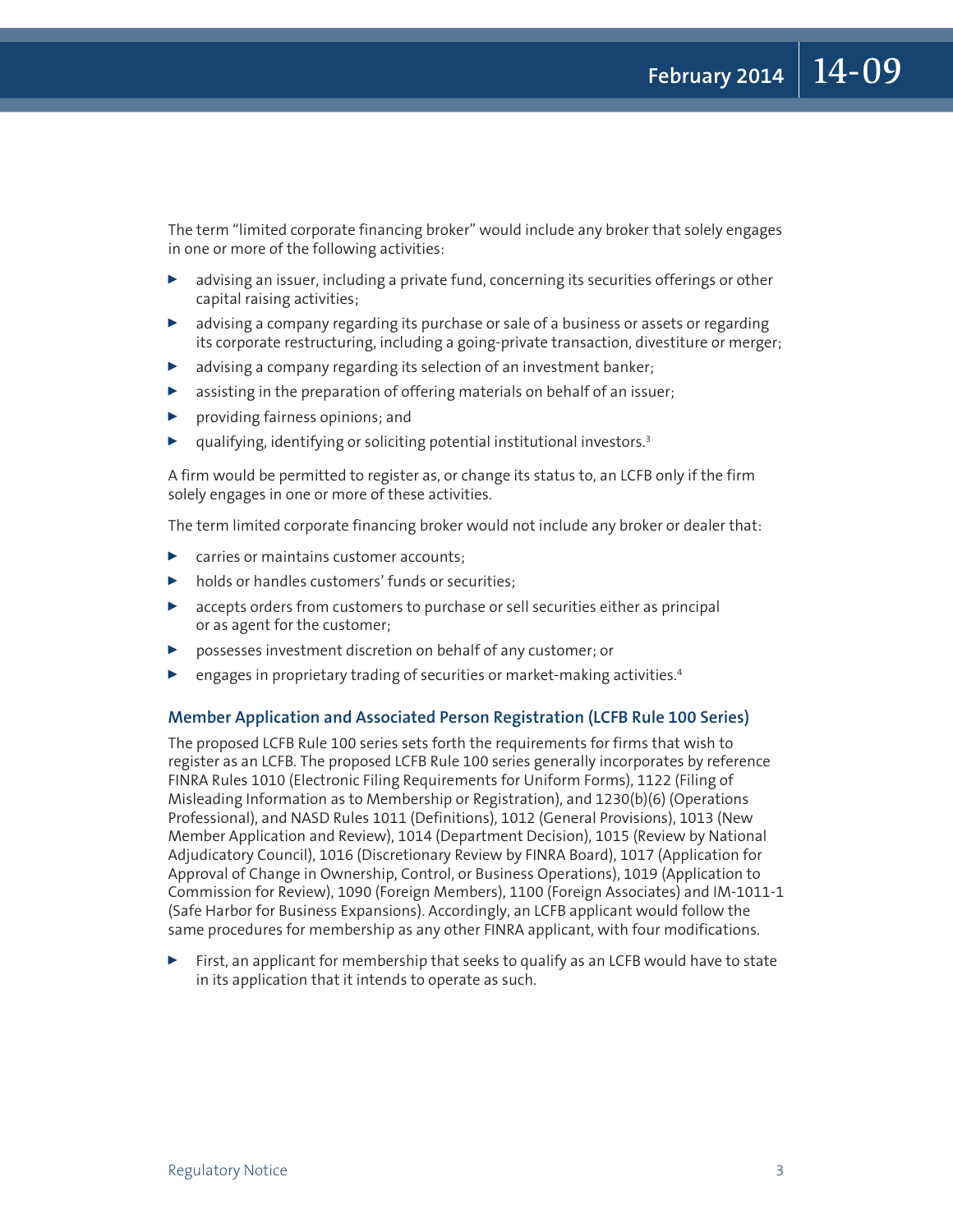- **EXECTED** Second, in reviewing an application for membership as an LCFB, the FINRA Member Regulation Department would consider, in addition to the standards for admission set forth in NASD Rule 1014, whether the applicant's proposed activities are consistent with the limitations imposed on an LCFB under LCFB Rule 016(g).
- $\triangleright$  Third, proposed LCFB Rule 116(b) sets forth the procedures for an existing FINRA firm to change its status to an LCFB. If an existing firm is already approved to engage in the activities of an LCFB, and the firm does not intend to change its existing ownership, control or business operations, it would not be required to file either a New Member Application (NMA) or a Change in Membership Application (CMA). Instead, such a firm would be required to file a request to amend its membership agreement or obtain a membership agreement (if none exists currently) to provide that: (i) the firm's activities will be limited to those permitted for an LCFB under LCFB Rule 016(g), and (ii) the firm agrees to comply with the LCFB Rules.<sup>5</sup>
- $\triangleright$  Fourth, proposed LCFB Rule 116(c) sets forth the procedures for an existing LCFB to terminate its status as such and continue as a FINRA firm. Such a firm would be required to file a CMA with the FINRA Member Regulation Department, and to amend its membership agreement to provide that the firm agrees to comply with all FINRA Rules.6

The proposed LCFB Rule 100 series also would govern the registration and qualification examinations of principals and representatives that are associated with an LCFB. These rules incorporate by reference NASD Rules 1021 (Registration Requirements – Principals), 1031 (Registration Requirements – Representatives), 1060 (Persons Exempt from Registration), 1070 (Qualification Examinations and Waiver of Requirements), and 1080 (Confidentiality of Examinations), and FINRA Rule 1230(b)(6) (Operations Professional). Accordingly, LCFB firm principals and representatives would be subject to the same registration and qualification examination requirements as principals and representatives of other FINRA firms.

However, LCFB firm principals and representatives would be eligible for fewer registration categories.7 LCFB principals would be eligible to register as a general securities principal (Series 24), limited principal – financial and operations (Series 27), limited principal – introducing broker/dealer financial and operations (Series 28), and limited principal – general securities sales supervisor (Series 9 and 10). LCFB associated persons would be eligible to register as a general securities representative (Series 7), limited representative – corporate securities (Series 62), limited representative – private securities offerings (Series 82), limited representative – investment banking (Series 79) and operations professional (Series 99).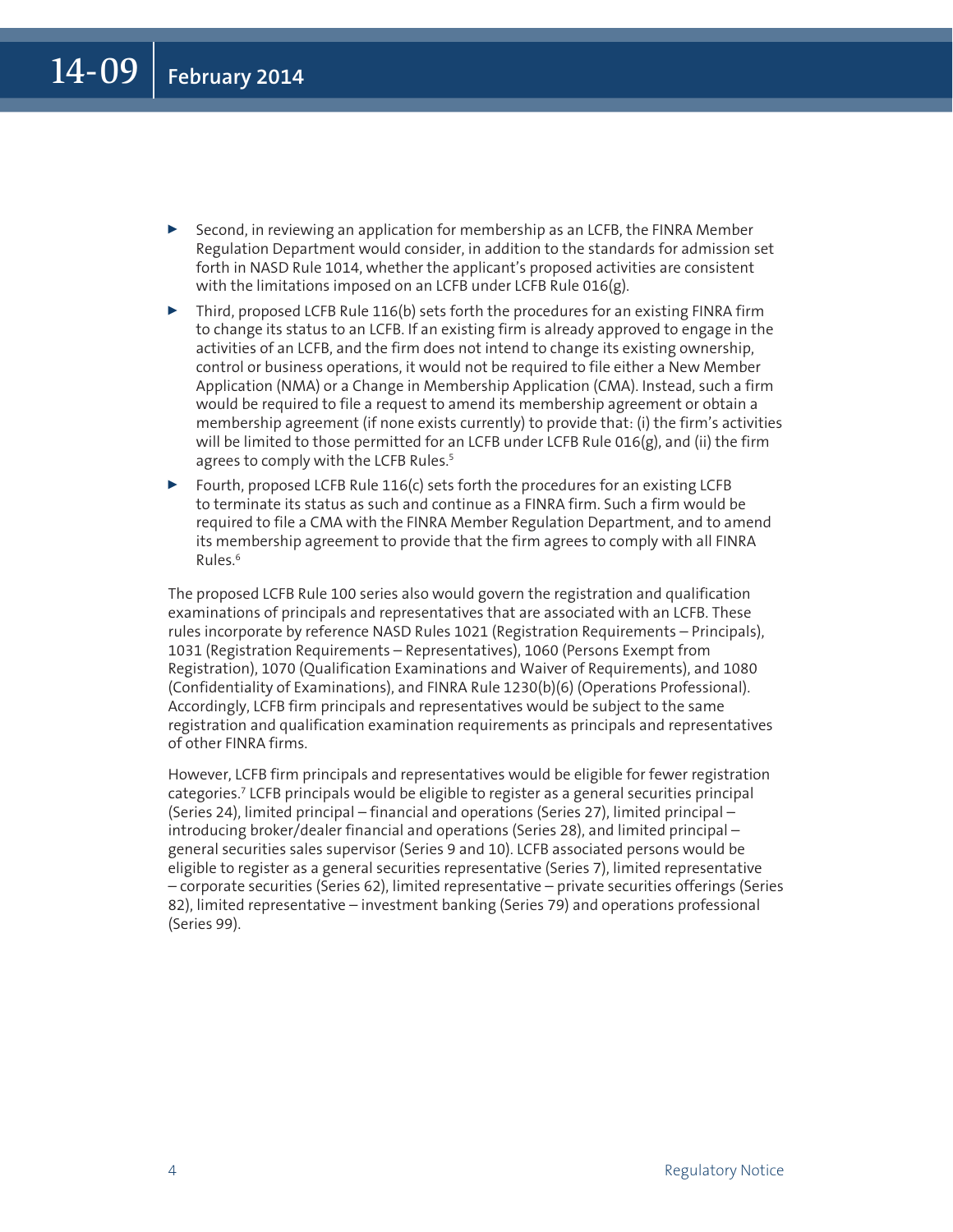Proposed LCFB Rule 125 would subject an LCFB to continuing education requirements that are more streamlined than those imposed on other firms under FINRA Rule 1250. Proposed LCFB Rule 125 would not impose any Regulatory Element continuing education requirements on an LCFB, but would impose Firm Element requirements. The Firm Element requirements would apply to any person registered with an LCFB who has direct contact with customers in the conduct of the firm's corporate financing activities, and to their immediate supervisors.

The proposed rule would require an LCFB to establish and implement Firm Element programs that are appropriate for the LCFB's business, to administer the program in accordance with its annual evaluation and written plan, and to maintain records documenting the program's content and completion by covered persons. The rule would require covered persons to take all appropriate and reasonable steps to participate in continuing education programs required by their firms. The rule also would authorize FINRA to require an LCFB to provide special training to its covered persons in such areas as FINRA deems appropriate.

#### **Duties and Conflicts (LCFB Rule 200 Series)**

The proposed LCFB Rule 200 series would establish a streamlined set of conduct rules. An LCFB would be subject to FINRA Rules 2010 (Standards of Commercial Honor and Principles of Trade), 2020 (Use of Manipulative, Deceptive or Other Fraudulent Devices), 2070 (Transactions Involving FINRA Employees), 2080 (Obtaining an Order of Expungement of Customer Dispute Information from the CRD System), 2263 (Arbitration Disclosure to Associated Persons Signing or Acknowledging Form U4), and 2268 (Requirements When Using Predispute Arbitration Agreements for Customer Accounts), and NASD Rule 2420 (Dealing with Non-Members) and IM-2420-1 (Transactions Between Members and Non-Members).

LCFB Rules 209 and 211 would impose more streamlined know-your-customer and suitability obligations than are imposed under FINRA Rules 2090 and 2111.

Proposed LCFB Rule 221 is an abbreviated version of FINRA Rule 2210 (Communications with the Public), essentially prohibiting false and misleading statements.

Under proposed LCFB Rule 240, if an LCFB or associated person of an LCFB had engaged in activities that would require the LCFB to register as a broker or dealer under the Exchange Act, and that are inconsistent with the limitations imposed on an LCFB under LCFB Rule 016(g), FINRA could examine for and enforce all FINRA rules against the broker or associated person, including any rule that applies to a FINRA broker-dealer that is not an LCFB or to an associated person who is not associated with an LCFB.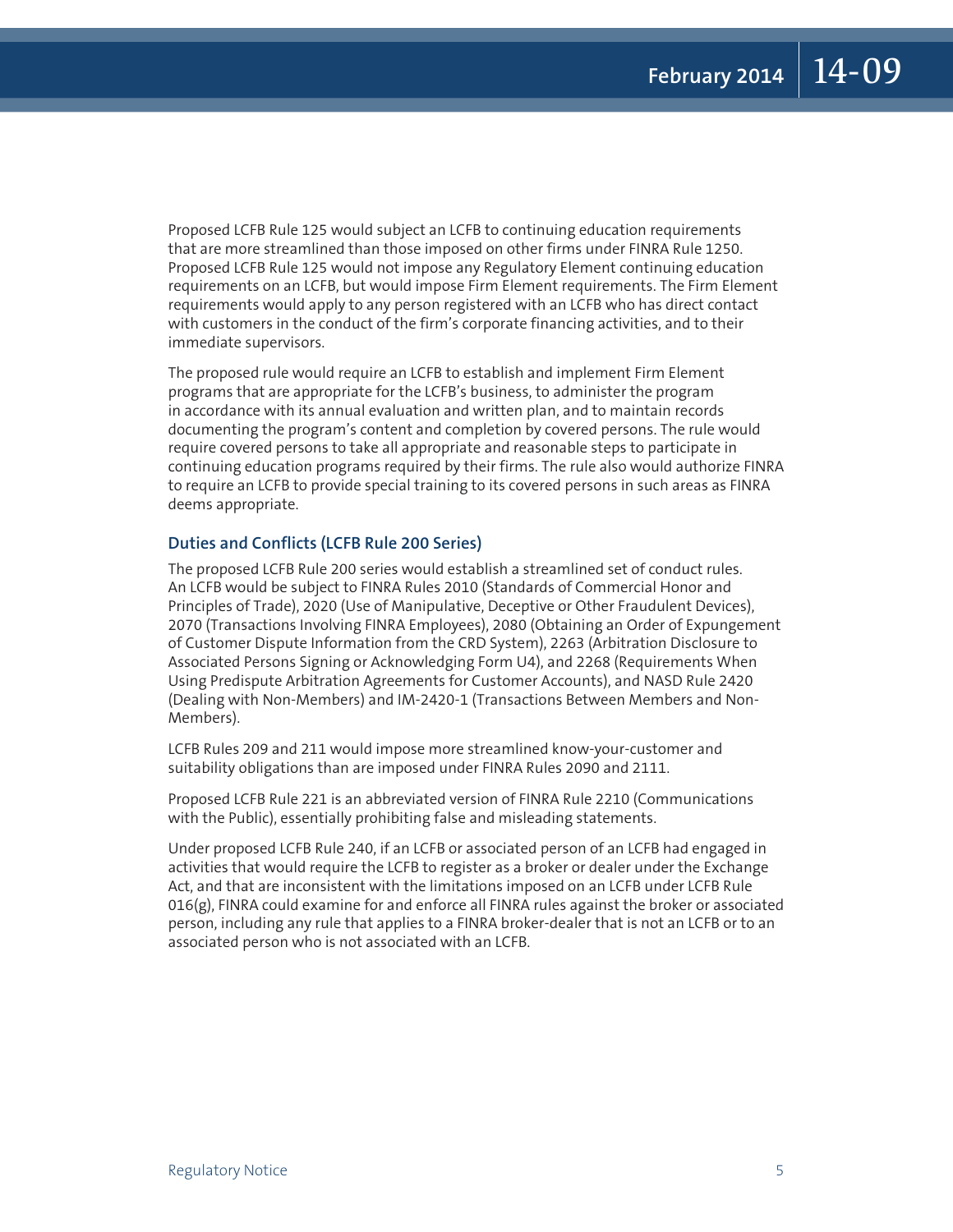#### **Supervision and Responsibilities Related to Associated Persons (LCFB Rule 300 Series)**

The proposed LCFB Rule 300 series would establish a limited set of supervisory rules for an LCFB. An LCFB would be subject to FINRA Rules 3220 (Influencing or Rewarding Employees of Others), 324 (Borrowing from or Lending to Customers), and 327 (Outside Business Activities of Registered Persons).

Proposed LCFB Rule 311 would subject an LCFB to some, but not all, of the requirements of FINRA Rule 3110 (Supervision) and, consistent with Rule 3110, is designed to permit an LCFB flexibility to tailor its supervisory systems to its business models. An LCFB would be subject to many of the provisions of Rule 3110 concerning the supervision of offices, personnel, customer complaints, correspondence and internal communications. However, an LCFB would not be subject to the provisions of Rule 3110 that require annual compliance meetings (paragraph  $(a)(7)$ ), review and investigation of transactions (paragraphs  $(b)(2)$ and (d)), specific documentation and supervision procedures for supervisory personnel (paragraph (b)(6)), and internal inspections (paragraph (c)).

Proposed LCFB Rule 313 would require an LCFB to designate and identify one or more principals to serve as a firm's chief compliance officer.

Proposed LCFB Rule 331 would require each LCFB to implement a written anti-money laundering (AML) program. This is consistent with the SEC's requirements and Chapter X of Title 31 of the Code of Federal Regulations. Accordingly, the proposed rule is similar to FINRA Rule 3310 (Anti-Money Laundering Compliance Programs); however, the proposed rule contemplates that an LCFB would be eligible to conduct the required independent testing for compliance every two years.

#### **Financial and Operational Rules (LCFB Rule 400 Series)**

The proposed LCFB Rule 400 series would establish a streamlined set of rules concerning firms' financial and operational obligations. An LCFB would be subject to FINRA Rules 4140 (Audit), 4150 (Guarantees by, or Flow through Benefits for, Members), 4160 (Verification of Assets), 4360 (Fidelity Bonds), 4511 (Books and Records – General Requirements), 4513 (Records of Written Customer Complaints), 4530 (Reporting Requirements), and 4570 (Custodian of Books and Records), and NASD Rules 1150 (Executive Representative), 1160 (Contact Information Requirements) and 3170 (Mandatory Electronic Filing Requirements).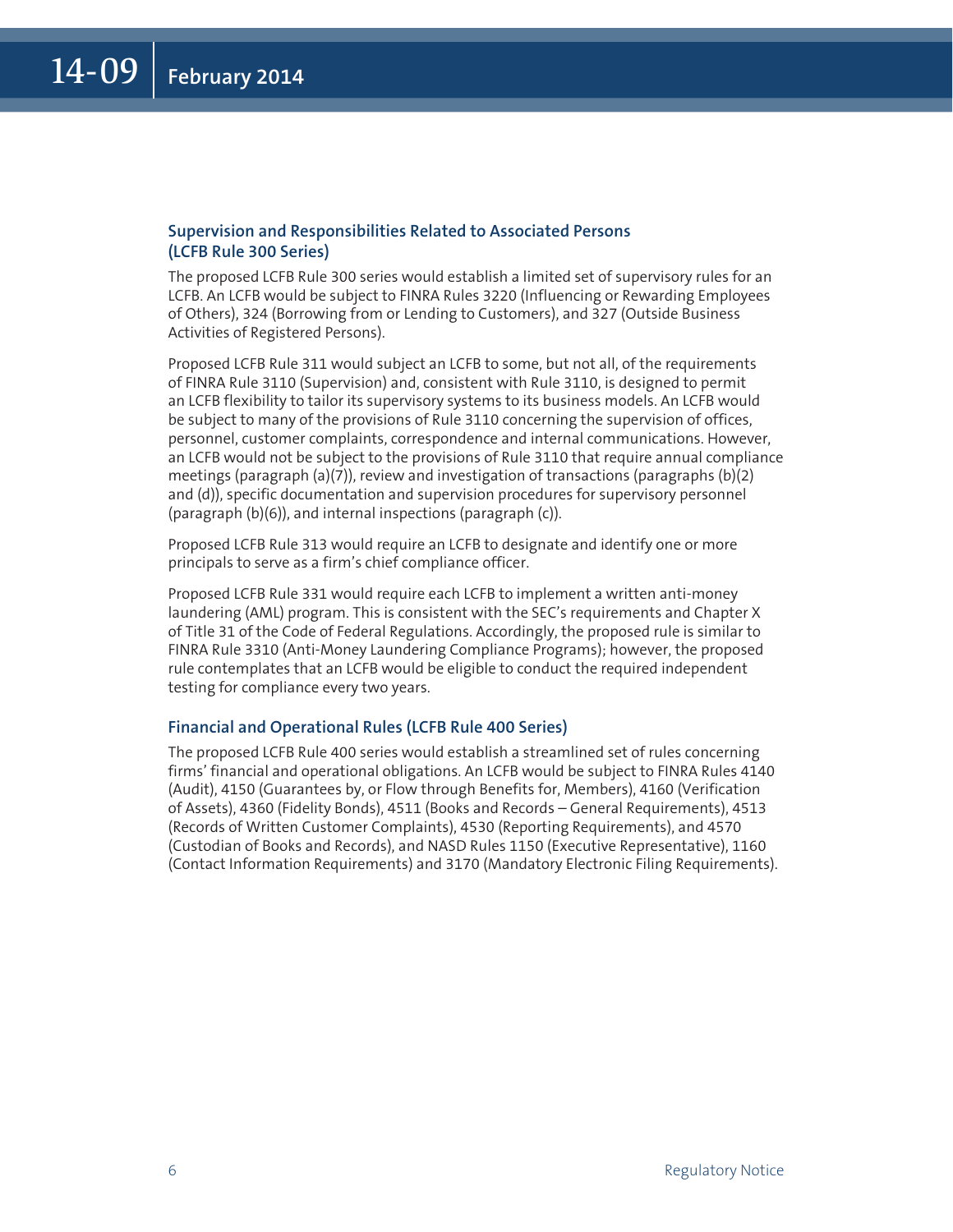Proposed LCFB Rule 411 includes some, but not all, of the capital compliance requirements of FINRA Rule 4110. An LCFB would be required to suspend business operations during any period a firm is not in compliance with the applicable net capital requirements set forth in SEA Rule 15c3-1, and the rule also would authorize FINRA to direct an LCFB to suspend its operation under those circumstances. Proposed LCFB Rule 411 also sets forth requirements concerning withdrawal of capital, subordinated loans, notes collateralized by securities and capital borrowings.

Because an LCFB would not carry or maintain customer accounts, it would have more limited customer information requirements than is imposed under FINRA Rule 4512.8 Each LCFB would have to maintain each customer's name and residence, whether the customer is of legal age (if applicable), and the names of any persons authorized to transact business of the customer. An LCFB would still have to maintain all records required under SEA Rules 17a-3 and 17a-4.

Proposed LCFB Rule 452 establishes a limited set of requirements for the supervision and review of a firm's general ledger accounts.

#### **Investigations and Sanctions, Code of Procedure, and Arbitration and Mediation (LCFB Rules 800, 900 and 1000)**

Each LCFB would be subject to the FINRA Rule 8000 series governing investigations and sanctions of firms, other than FINRA Rules 8110 (Availability of Manual to Customers), 8211 (Automated Submission of Trading Data Requested by FINRA), and 8213 (Automated Submission of Trading Data for Non-Exchange-Listed Securities Requested by FINRA).

An LCFB would be subject to the FINRA Rule 9000 series governing disciplinary and other proceedings involving firms, other than the FINRA Rule 9700 series (Procedures on Grievances Concerning the Automated Systems). Proposed LCFB Rule 900(c) would provide that any LCFB may be subject to a fine under FINRA Rule 9216(b) with respect to an enumerated list of FINRA By-Laws, LCFB Rules and SEC Rules under the Exchange Act. Proposed LCFB Rule 900(d) would authorize FINRA staff to require an LCFB to file communications with the FINRA Advertising Regulation Department at least ten days prior to use if the staff determined that the LCFB had departed from LCFB Rule 221's standards.

An LCFB would be subject to the FINRA Rule 10000 series (Code of Arbitration Procedure), 12000 series (Code of Arbitration Procedure for Customer Disputes), 13000 (Code of Arbitration Procedure for Industry Disputes) and 14000 series (Code of Mediation Procedure).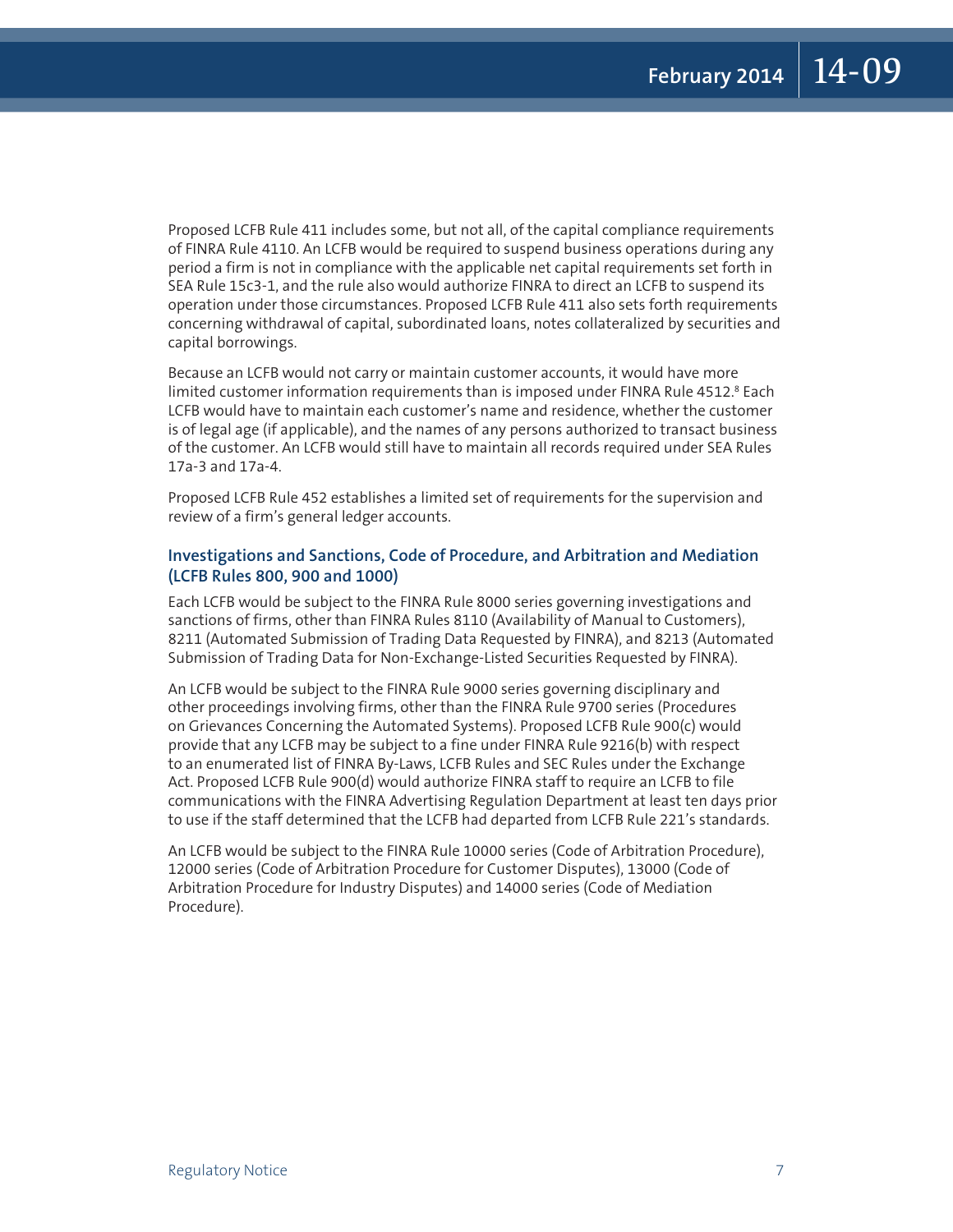#### Request for Comment

FINRA requests comment on all aspects of the proposed rules, including any impact on institutional customers and issuers, potential costs and burdens that the proposal could impose on an LCFB, and any cost savings and reduced burdens that the proposal would create for an LCFB. FINRA also requests comment on whether an LCFB should be subject to any FINRA Rules that are not included in the proposed rule set.

FINRA particularly requests comment concerning the following issues:

- <sup>0</sup> Does the proposed rule set provide sufficient protections to customers of an LCFB? If not, what additional protections are warranted and why?
- $\triangleright$  Does the proposed rule set appropriately accommodate the scope of LCFB business models? If not, what other accommodations are necessary and how would customers be protected?
- $\triangleright$  Is the definition of "limited corporate financing broker" appropriate? Are there any activities in which broker-dealers with limited corporate financing functions typically engage that are not included in the definition? Are there activities that should be added to the list of activities in which an LCFB may not engage?
- $\triangleright$  Are there firms that would qualify for the proposed rule set but that would choose not to be treated as an LCFB? If so, what are the reasons for this choice?
- $\triangleright$  What is the likely economic impact to an LCFB, other broker-dealers and their competitors of adoption of the LCFB rules?
- $\blacktriangleright$  FINRA welcomes estimates of the number of firms that would be eligible for the proposed rule set.
- Proposed LCFB Rule 123 would limit the principal and representative registration categories that would be available for persons associated with an LCFB. Are there any registration categories that should be added to the rule? Are there any registration categories that are currently included in the proposed rule but that are unnecessary for persons associated with an LCFB?
- $\triangleright$  Should principals and representatives that hold registration categories not included within LCFB Rule 123 be permitted to retain these registrations?
- $\triangleright$  Does an LCFB normally make recommendations to customers to purchase or sell securities? Should an LCFB be subject to rules requiring firms to know their customers (LCFB Rule 209) and imposing suitability obligations (LCFB Rule 211) to an LCFB?
- Does the SEC staff no-action letter issued to Faith Colish, et al., dated January 31, 2014,<sup>9</sup> impact the analysis of whether a firm would become an LCFB? Is it likely that some limited corporate financing firms will not register as a broker consistent with the fact pattern set forth in the no-action letter, or will they register as an LCFB?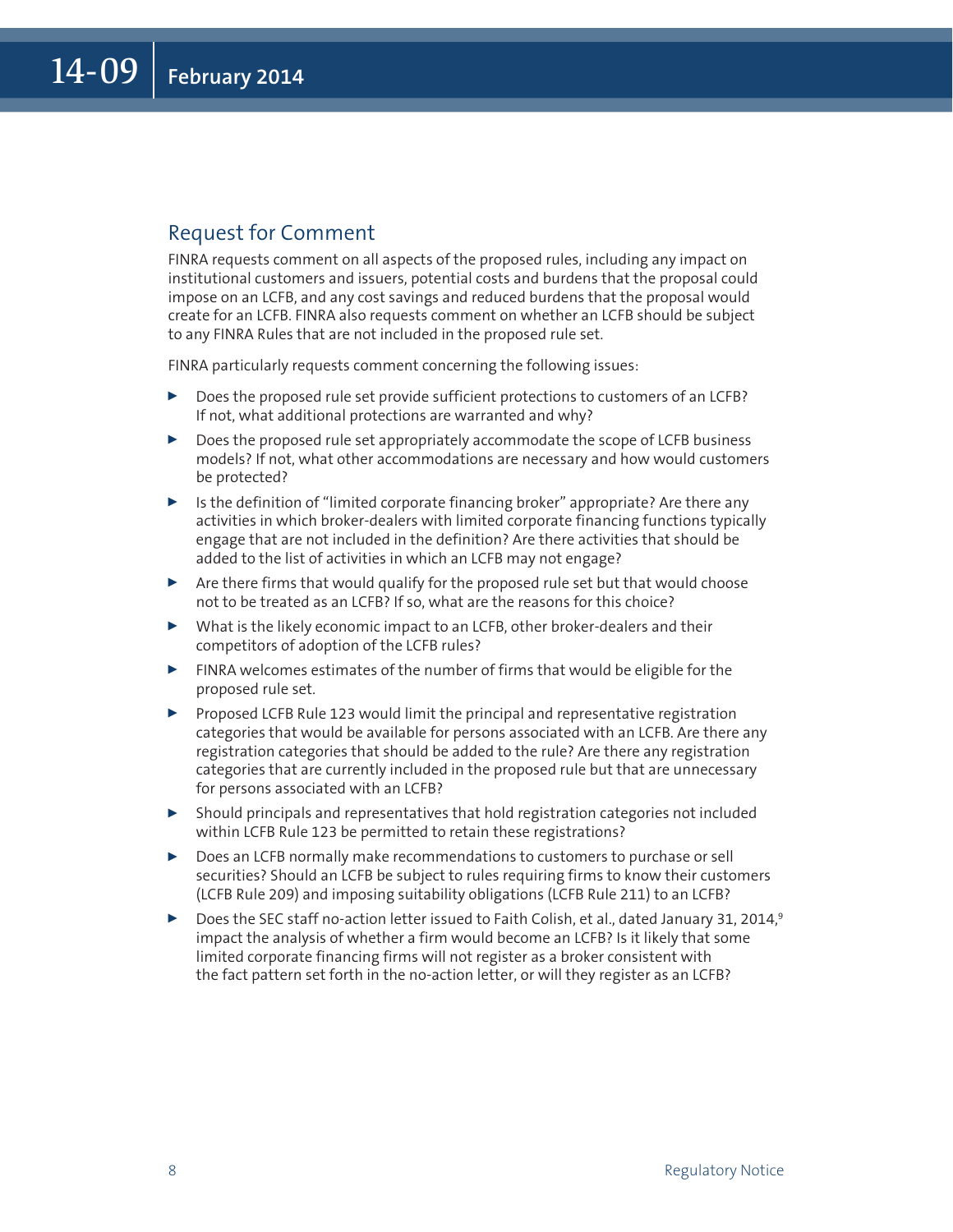#### **Endnotes**

- 1. FINRA will not edit personal identifying information, such as names or email addresses, from submissions. Persons should submit only information that they wish to make publicly available. *[See Notice to Members 03-73](http://www.finra.org/Industry/Regulation/Notices/2003/P003063)* (November 2003) (NASD Announces Online Availability of Comments) for more information.
- 2. *See* SEA Section 19 and rules thereunder. After a proposed rule change is filed with the SEC, the proposed rule change generally is published for public comment in the Federal Register. Certain limited types of proposed rule changes, however, take effect upon filing with the SEC. *See* SEA Section 19(b)(3) and SEA Rule 19b-4.
- 3. *See* proposed LCFB Rule 016(g)(1). An LCFB would not be permitted to qualify, identify or solicit potential purchasers of securities unless the purchaser meets the definition of "institutional investor." However, an LCFB would be allowed to serve clients (such as individuals or entities seeking advice on securities offerings or sales of businesses) who do not meet the "institutional investor" definition.

 The term "institutional investor" would have the same meaning as that term has under FINRA Rule 2210 (Communications with the Public). The term would include any:

- • bank, savings and loan association, insurance company or registered investment company;
- governmental entity or subdivision thereof;
- • employee benefit plan, or multiple employee benefit plans offered to employees of the same employer, that meet the requirements of Section 403(b) or Section 457 of the Internal Revenue Code and in the aggregate have at least 100 participants, but does not include any participant of such plans;
- $\cdot$  qualified plan, as defined in Section 3(a)(12) (C) of the Exchange Act, or multiple qualified plans offered to employees of the same employer, that in the aggregate have at least 100 participants, but does not include any participant of such plans;
- • other person (whether a natural person, corporation, partnership, trust, family office or otherwise) with total assets of at least \$50 million; and
- any person acting solely on behalf of any such institutional investor.

#### *See* proposed LCFB Rule 016(f).

 FINRA purposely does not propose to define "institutional investor" based on a more inclusive standard, such as the definition of "accredited investor" in Regulation D under the Securities Act of 1933. *See* 17 C.F.R. § 230.501(a). The LCFB Rules are intended to govern the activities of firms that engage in a limited range of activities, such as advising companies and private equity funds on capital raising and corporate restructuring. As part of these activities, an LCFB would be permitted to qualify, identify and solicit potential institutional investors, as defined by the LCFB Rules.

 FINRA's regulatory programs have uncovered serious concerns with the manner in which firms market and sell private placements to accredited investors. Application of the LCFB Rules to firms that market and sell private placements to accredited investors would require FINRA to expand the applicable conduct rules and other provisions. Therefore, lowering the threshold of "institutional investor" would eviscerate the benefits of a streamlined rule set.

© 2014 FINRA. All rights reserved. FINRA and other trademarks of the Financial Industry Regulatory Authority, Inc. may not be used without permission. *Regulatory Notices* attempt to present information to readers in a format that is easily understandable. However, please be aware that, in case of any misunderstanding, the rule language prevails.